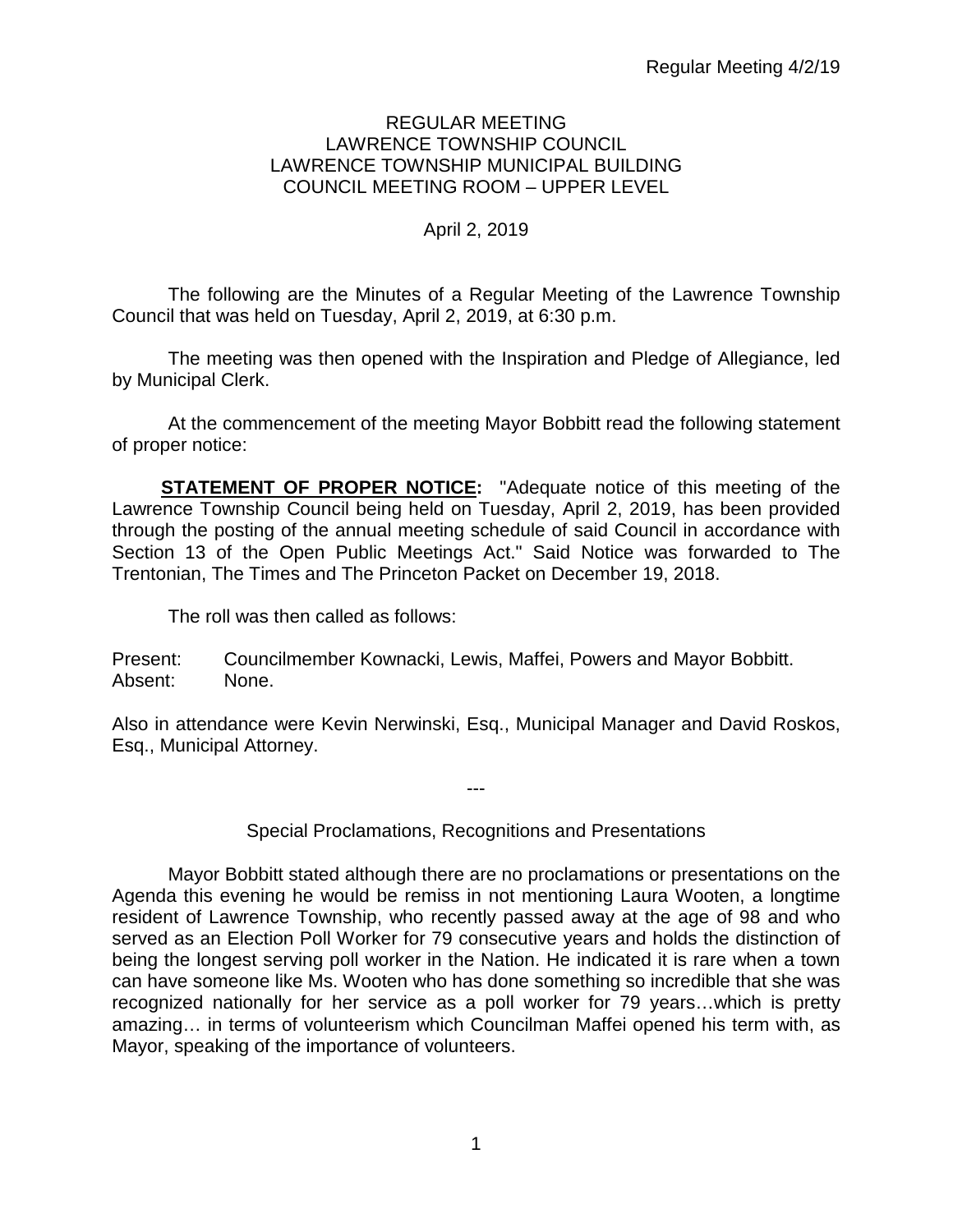Mayor Bobbitt went on to discuss Ms. Wooten waking up at 4:00 am to work the Election Polls at the Lawrence Road Fire Company for 30 of those 79 years on Election Day and Governor Murphy describing her as "one of the great moral leaders of our State and Nation, promoting voting rights and democracy year after year" and suggested that the Township Council do something in recognition of her service and contributions which he will further discuss under new business.

## Public Participation

---

*Mr. Buzz Donnelly, 28 West Church Road,* advised that he is present this evening to discuss a problem that has existed for 30 years with regards to the noise from the traffic along I-295 in his neighborhood which he has addressed before the Council on numerous occasions regarding the installation of sound barriers that were promised but never built and is desperately needed. He then indicated he was out working in his yard doing a spring cleanup and noticed a huge increase in noise from the Interstate which started after DOT resurfaced the road last fall and took away the Open Graded Friction Course which was a special pavement put down from Exit 67 to Exit 71 to appease the residents until the sound barrier issue was resolved and now that the surface is gone the sound is at least 50 to 70 percent higher and longer as they can hear the cars and trucks coming from far away like a crescendo where it increases then it goes down. But, when they had the Open Graded Friction Course they could see the cars heading to Pennsylvania but could not hear them but now they can hear every car that passes and the noise is worst then he can remember in the 31 years of residing in his home.

Mr. Donnelly indicated back in 2007 the State spent over \$250,000 designing the Sound Barrier and had a public forum discussing the proposed plans for the sound barrier which was going to be 2,700 feet long, 12 feet high, and the project was going to be put out for bid in the Spring 2008; but, a bridge in Minnesota fell down which is the same type of bridge as the Pulaski Skyway Bridge and all monies were reallocated to that project which is now fixed. Then, NJDOT used the Transportation Trust Fund lack of funds as an excuse and now that the Trust Fund is in good health again from the gas tax and all the affected residents are asking that the Township Council revisit the matter with DOT; especially, being they caused the problem by resurfacing the road. He then discussed the project being grandfathered and the Project Number (94010A) remaining the same…but unfunded and him having the original documentation needed to help Council get the necessary funding for the project and his request being the same as it was 30 years ago which is to have a Sound Barrier put up from the Scudder Falls Bridge to the Delaware Memorial Bridge along I-295, and advised that there is only one municipality along that route that does not have any noise litigation. Furthermore, Congresswoman Bonnie-Watson Coleman father was the one of the people in the past who was very instrumental in getting the project qualified and approved so maybe they can reach out to her for assistance in the matter.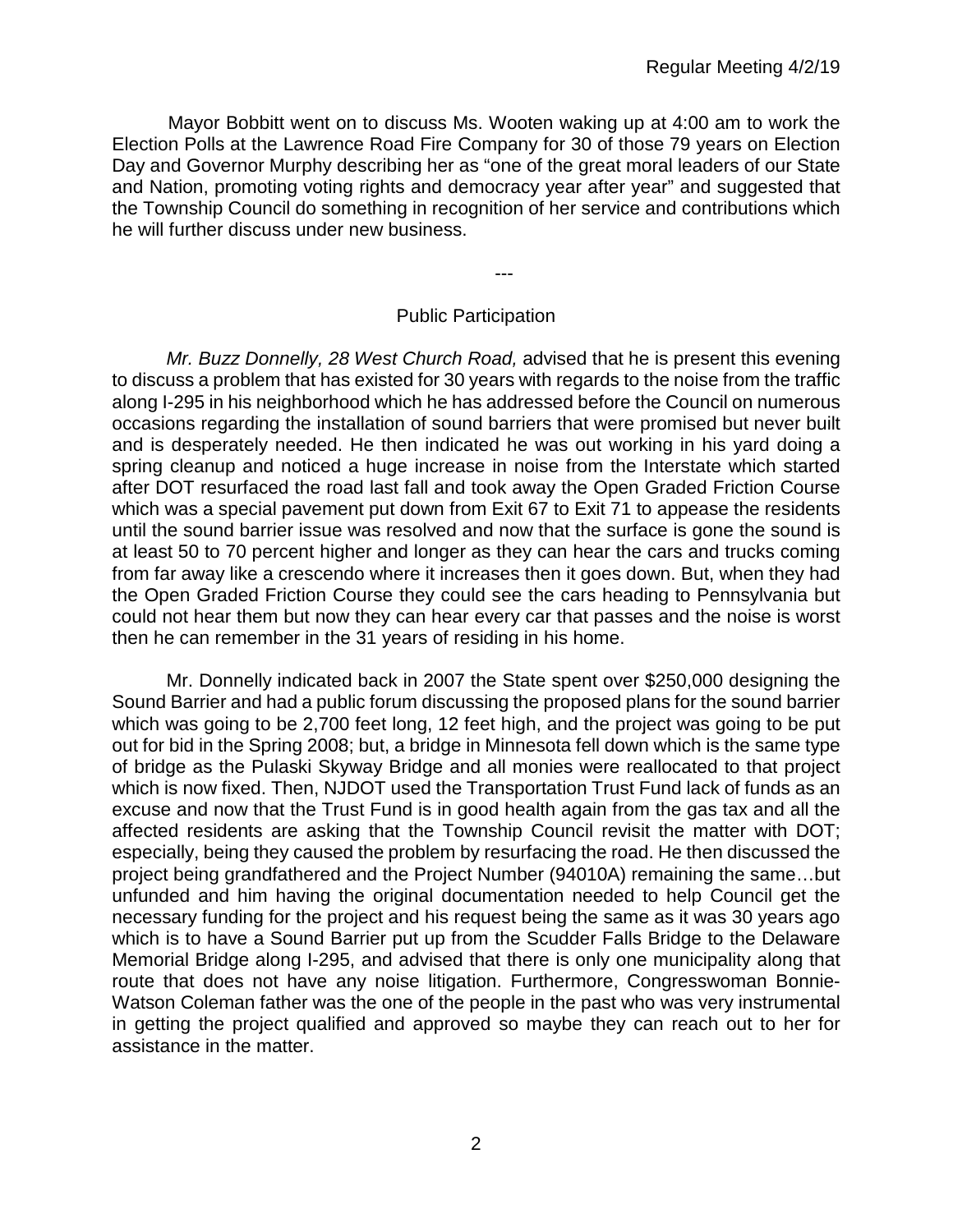Mayor Bobbitt thanked Mr. Donnelly for bringing the matter to the attention of the Township Council and stated that he will definitely reach out to representatives at the Federal and State level and requested that he give all correspondence relative to the matter to the Municipal Manager. Councilwoman Lewis stated she can attest to how long the project has been around because not 30 years ago…but many years ago when Greg Puliti was mayor he called her when she was a staffer in Congressman Rush Holt office asking for assistance on this particular project which is probably when the Open Graded Friction Course project came about. Mr. Donnelly echoed Ms. Lewis' sentiments with regards to former Councilman/Mayor Greg Puliti being a huge advocate and very interested in getting the project completed.

*Mr. Robert Pluta, 711 Lake Drive,* advised of a newly formed club called Friends of Colonial Lake and a Lawrence resident, Tom Ritter, who is present, has been very instrumental in and that they are happy about the Township purchasing the property from the Sheft family and proud that the lake area will be the gem and oasis in the Township and proceeded to discuss the upcoming Clean-Up Event taking place on April 6 and the 2018 Clean-Up which he attended and was very proud of given the hundreds of town's people picking up all the garbage debris which left the area beautiful and in pristine condition until a couple of weeks later on Memorial Day weekend when they had heavy rain storms and soon after he went canoeing down the lake under the bridge underneath Route 1 and back by Captain Paul's and found it was loaded with trash and filthy debris as if they had never been there. Subsequently, research was performed as to where the runoff debris was washing down from and they found that a lot of the garbage was extending from Olden Avenue in Ewing and he does not know how the Council would address the matter, rather it is with Ewing Council, Senator Shirley Turner, or if they should install a catch basin there to catch the debris before it comes into Colonial Lake or consider a more sophisticated 21st Century solution to resolve the problem.

Mayor Bobbitt advised that he is well aware of the debris problem at Colonial Lake being he lives in the Lakelands and he has previously taken this concern to Mr. Whitehead, Director of Public Works, who has tried various techniques to resolve the matter with no resolve. As for trash flowing from Ewing Township into the Lake, Mayor Bobbitt suggested Mr. Pluta present his findings to Ewing Township Council being Lawrence has no jurisdiction over Ewing's code enforcement. He also suggested that the Municipal Manager revisit the matter with Mr. Whitehead to seek his opinion and recommendation regarding the problem. Mr. Nerwinski advised that he will also reach out to the Administrator of Ewing Township to see if they could better enforce the littering problem taking place at the Home Depot and Solterra Recycling. An exchange of dialogue took place relative to the various ways to try and resolve the issue.

*Mr. Tom Ritter, 747 Lake Drive*, stated he thinks Solterra Recycling is the main issue with regards to trash getting into Colonial Lake as he sees all kinds of recycling materials and plastics of all sorts in the lake. He feels covering and fixing the storm drains is a minor part of the problem. And, he knows Lawrence has no governance over Ewing Township but he would like to know if any members of Council recollect ever engaging in any discussion with Ewing Township Council about the problem being that is the only way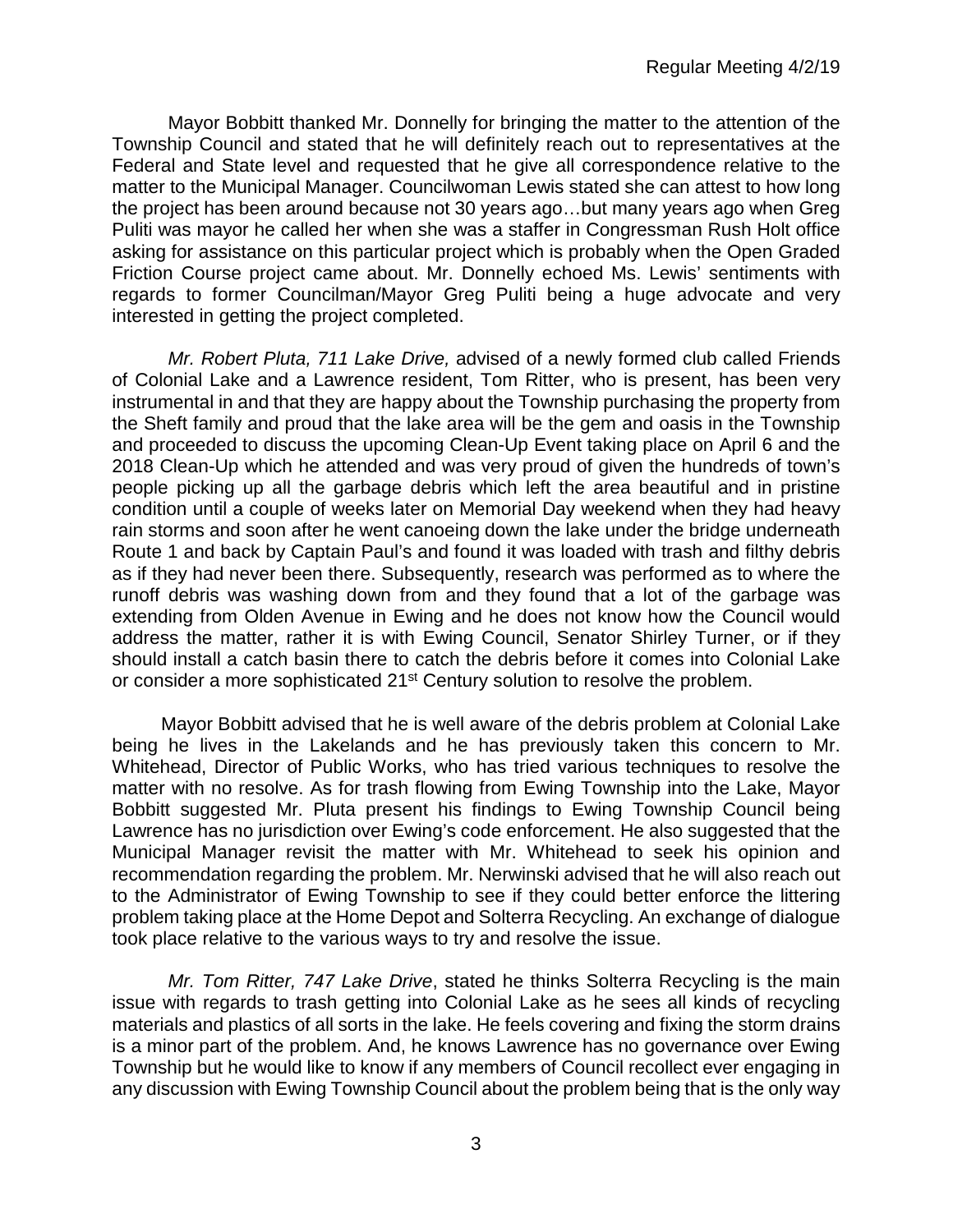to resolve it. Mr. Nerwinski stated if someone was polluting a waterway in Lawrence they would definitely do something about it and he thinks Ewing Officials will do the same. In addition, he feels that the State regulators are a another entity they can inform regarding the issue; but, as a courtesy he will reach out to the Business Administrator in Ewing to make him aware of the problem and to give him an opportunity to address it and if it is not addressed then they will take it to another level. Some discussion followed relative to the Colonial Lake polluting matter being previous addressed but just not taken to the next level, after which Mayor Bobbitt and Mr. Nerwinski thanked both Mr. Pluta and Mr. Ritter for bringing the matter to the attention of the Council which they will work on.

*Ms. Carol Connolly, 21 West Long Drive,* echoed Buz Donnelly sentiments with regards to the long history and need for the Sound Barriers along I-295 and indicated she is a longtime resident of Lawrence who used to live across from the Ben Franklin School prior to moving on West Long Drive and she is keenly aware of the problems created by having a highway from the bike and pedestrian prospective but on March 3 when she took a walk from her house to the Bank of America on Princeton Pike it was a real challenge from a pedestrian prospective due to the lack of sidewalks, gravelly pavement and there being no shoulder or sidewalk to walk on along in Lewisville Road basically leading to no safe way to walk from point to point. And indicates she sent an email out to the Council regarding the matter with no response back so she is present this evening to advocate for sidewalks to be put in where possible throughout the Township for pedestrian and bike safety as it is a huge public safety issue. She further suggested along Princess Road close to the Canal access be made from the Tow Path which connects to the Lawrence-Hopewell Trail so that everybody in south Lawrence has access to the Trail; especially, for bicyclists to not have to cross the highway.

Mayor Bobbitt stated he agrees that there are areas in the Township that are very challenging for pedestrians to walk and bicyclists to ride within the town and that the matter is being addressed under the Complete Streets Ordinance which is a long term process. Councilwoman Lewis further stated eight years ago there was a plan that had three different alternatives to create a pedestrian trail to cross over that highway; so, it not a project that they would not like to have a solution to…but it is a reminder to the Council to go back and revisit that important matter and echoed the Mayor's comments with regards to the sidewalk project being long-term project. Mayor Bobbitt thanked Ms. Connelly for her comments.

Review and Revisions of Agenda

---

There was no review or revision of the agenda.

---

Adoption of Minutes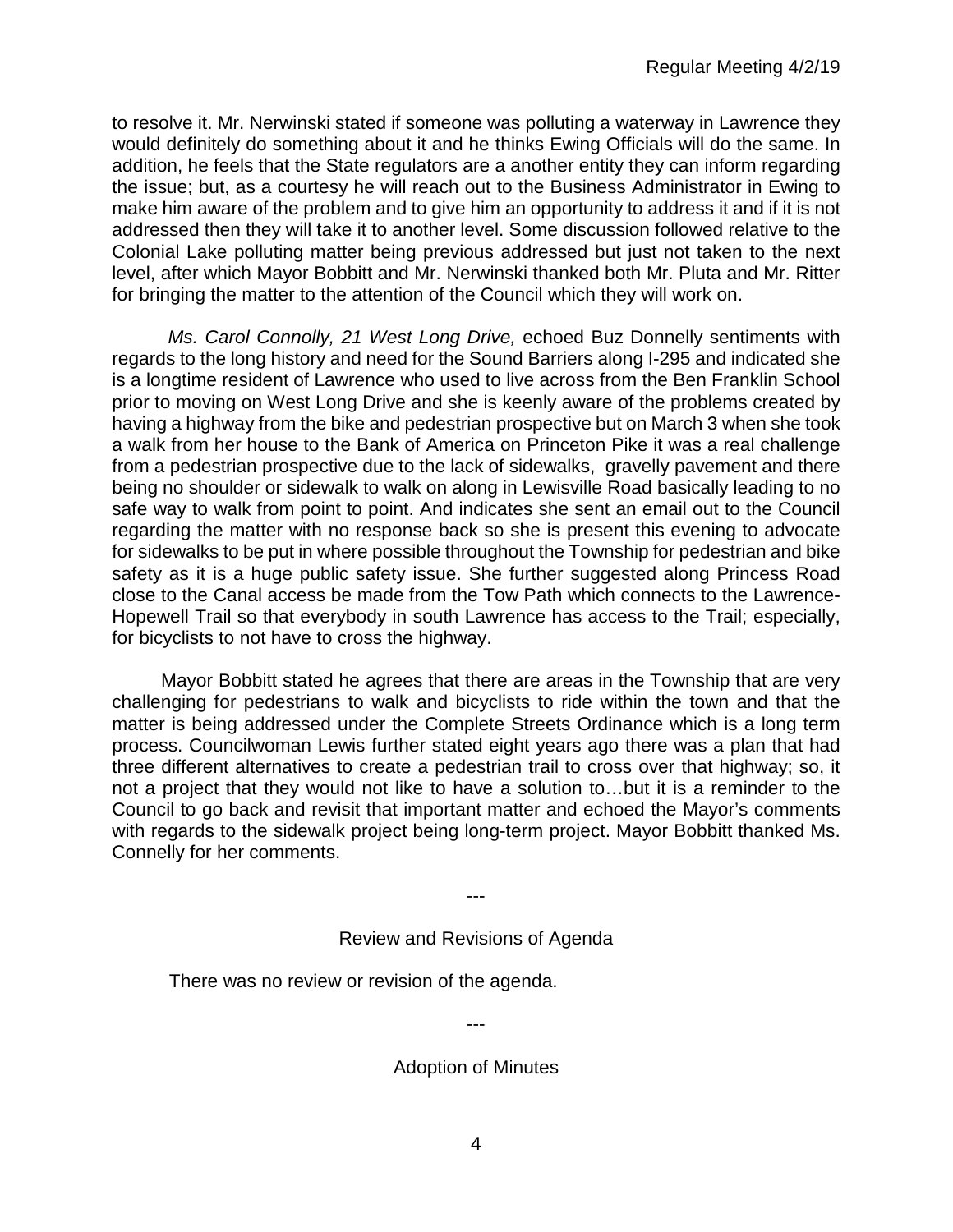On a motion by Ms. Lewis, seconded by Mr. Powers, the Minutes of Closed Session of March 19, 2019 were approved on the following roll call vote:

Same was carried on the following roll call vote:

Ayes: Councilmember Kownacki, Lewis, Power and Mayor Bobbitt. Nays: None.

Abstain: Councilman Maffei.

---

#### Awarding or Rejecting of Bids

On a motion by Ms. Lewis, seconded by Mr. Powers, Resolution (9-A), Authorizing Awarding Bid 19-03 for Lawn Services to On-Site Landscape Management, was presented for adoption.

Resolution No. 139-19

WHEREAS, on March 28, 2019, proposals were received for Bid 19-03 Lawn Services; and

WHEREAS, one proposal was received and reviewed by the Municipal Manager/QPA and the Director of Public Works and On-Site Landscape Management met all requirements and is being awarded the bid: and

WHEREAS**,** Option #1 is also being awarded at this time in the amount of \$12,024, with the understanding that the implementation of this option will be subject to the Department of Transportation releasing Business Route #1 to the Township; and

WHEREAS, in accordance with N.J.A.C. 5:30-14, a Certificate of Availability of Funds has been provided and the accounts to be charged are 9-16-56-843-299 (Open Space) for \$28,974 and 9-01-26-290-255 (Streets and Roads) for \$12, 024.

NOW, THEREFORE, BE IT RESOLVED by the Township Council of the Township of Lawrence, County of Mercer, State of New Jersey, that the Township is hereby authorized to award the bid for Lawn Services to On-Site Landscape Management, P.O. Box 294, Millstone, New Jersey 08535 for the period of April 22, 2019 through October 25, 2019.

Same was carried on the following roll call vote:

Ayes: Councilmembers Kownacki, Lewis, Maffei, Powers and Mayor Bobbitt.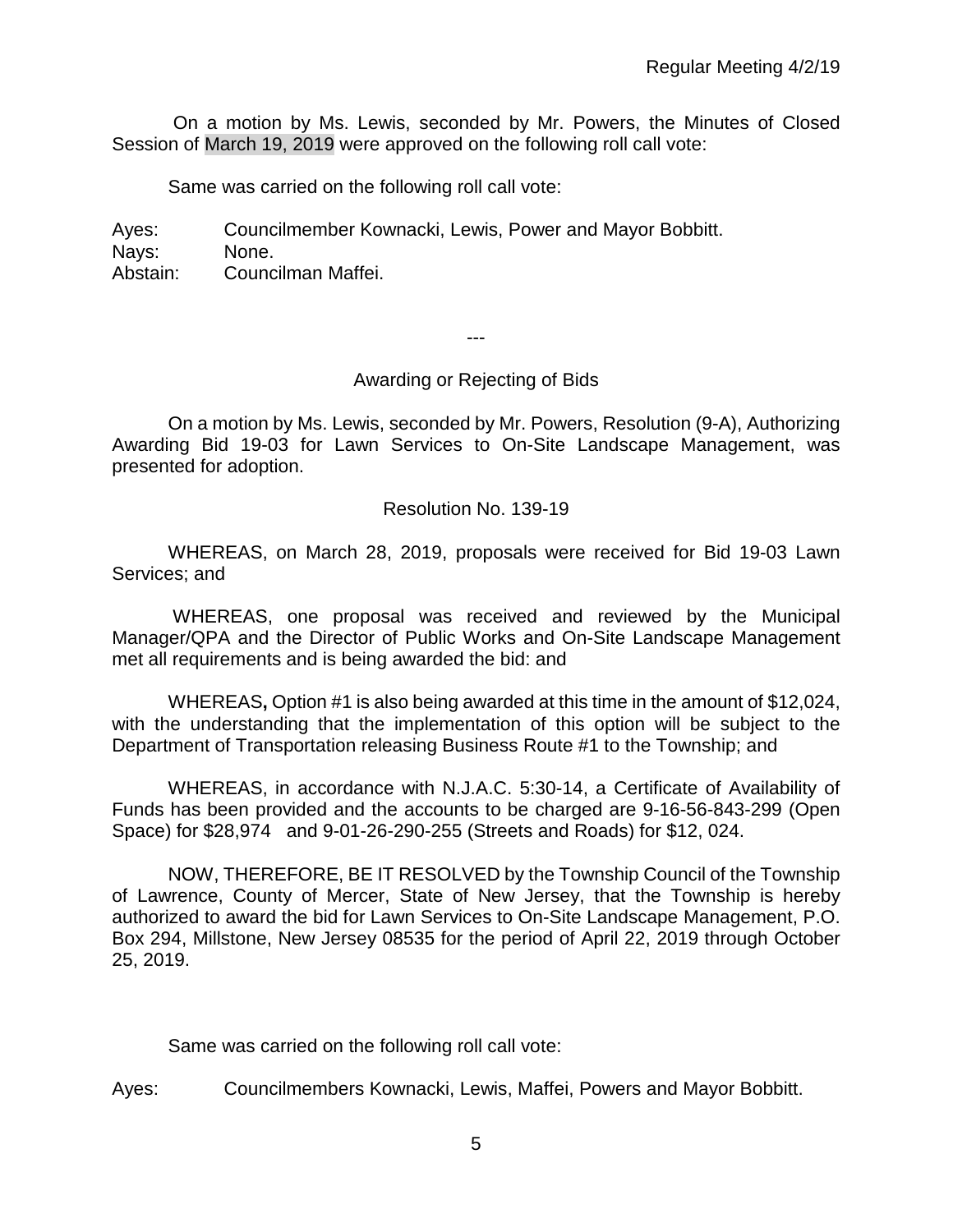Absent: None.

Introduction of Ordinances

---

Mayor Bobbitt read by title, an ordinance entitled, "AN ORDINANCE TO AMEND AND SUPPLEMENT CHAPTER 13 OF THE LAWRENCE TOWNSHIP ADMINISTRATIVE CODE ENTITLED 'MOTOR VEHICLES AND TRAFFIC' – Lawn Park Avenue

Mr. Nerwinski advised that the Ordinance provides restriction for parking on Lawn Park Avenue in an attempt to address the traffic issues caused by increased motor vehicles for drop-offs and pick-ups of students at Eldridge Park Elementary School. The proposed ordinance came about as a result of traffic study performed by the Police Department of drop-offs and pick-ups at the school and they are exploring other options but this ordinance is just one to offer a little bit of relief at this point in time. Some discussion followed relative to the narrowness of the street as it relates to the problem.

The Ordinance was introduced and approved on the following roll call vote:

| <b>COUNCIL</b>       | <b>AYE</b> | NAY | <b>PRESENT</b> | <b>ABSENT</b> | <b>ABSTAIN</b> | <b>MOVE</b> | <b>SECOND</b> |
|----------------------|------------|-----|----------------|---------------|----------------|-------------|---------------|
| Mr. Kownacki         |            |     |                |               |                |             |               |
| Ms. Lewis            |            |     |                |               |                | ,,          |               |
| <b>Dr. Maffei</b>    |            |     |                |               |                |             |               |
| <b>Mr. Powers</b>    | ~          |     |                |               |                |             | $\mathbf{r}$  |
| <b>Mayor Bobbitt</b> | . .        |     |                |               |                |             |               |

---

#### Adoption of Ordinances

Mayor Bobbitt read by title, an ordinance entitled, "AN ORDINANCE AMENDING CHAPTER 13 OF THE LAWRENCE TOWNSHIP ADMINISTRATIVE CODE ENTITLED 'MOTOR VEHICLES AND TRAFFIC' – Handicapped Parking

Ordinance No. 2324 -19

#### AN ORDINANCE AMENDING CHAPTER 13 OF THE LAWRENCE TOWNSHIP ADMINISTRATIVE CODE ENTITLED 'MOTOR VEHICLES AND TRAFFIC'

BE IT ORDAINED by the Township Council of the Township of Lawrence, County of Mercer, State of New Jersey, that Chapter 13 of The Lawrence Township Administrative Code entitled 'Motor Vehicles and Traffic' be and is hereby amended as follows: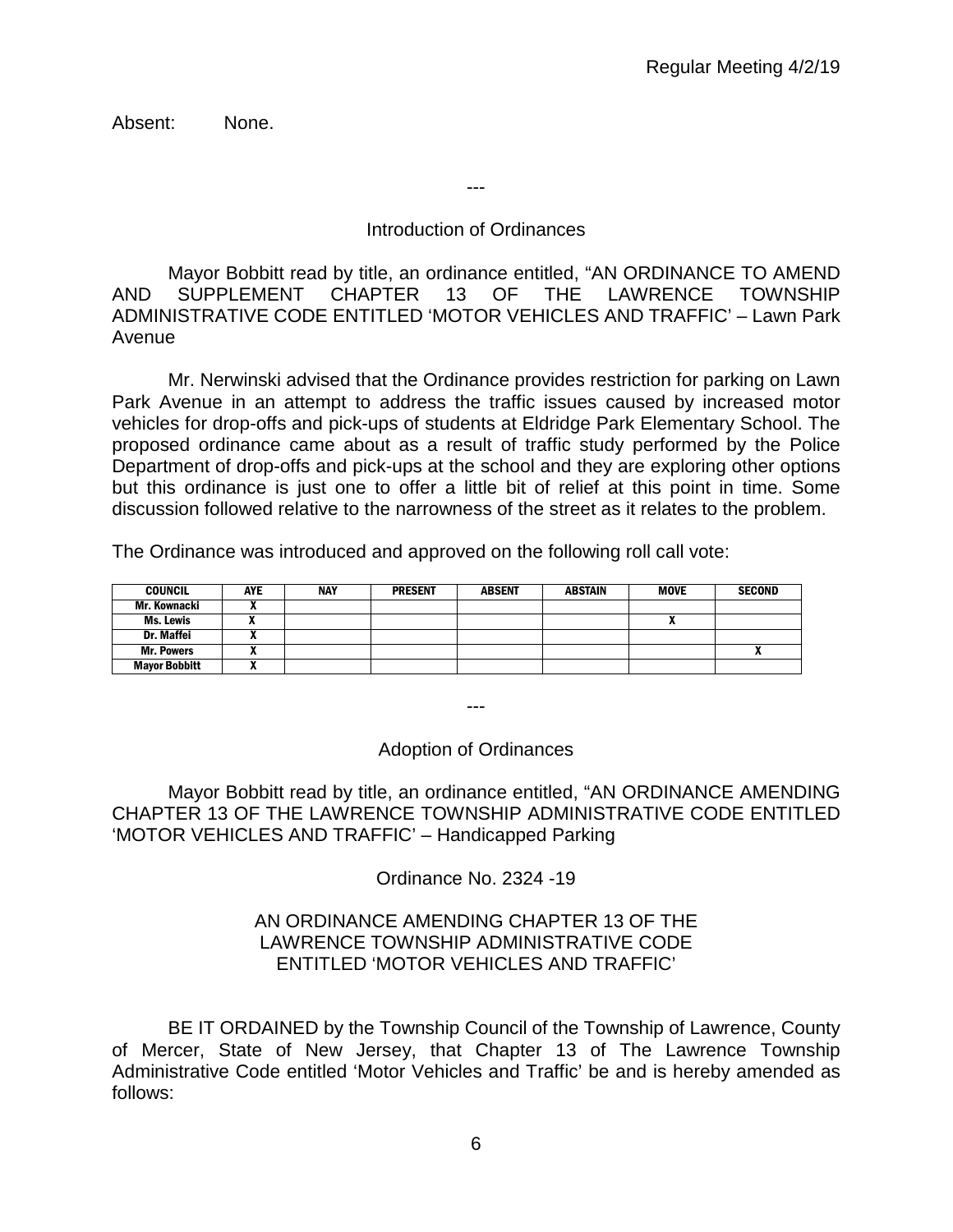# Section 1. Article II – Stopping, Standing and Parking

Sec. 13-4 – Parking prohibited – At any time, except by vehicles bearing special identification for handicapped persons.

(5) Special Vehicle Parking (Handicapped)

Restricted parking spaces shall be established as set forth below and only those persons who are handicapped and who possess a special vehicle identification shall park in such designated parking space.

- a. 64 feet eastbound from the prolongated curb line of Brunswick Pike and ValleyForge Avenue (S/E corner) for a distance of 22 feet on Valley Forge Avenue on the south side of 1894 Brunswick Pike.
- b. 138 feet eastbound from the prolongated curb line of Brunswick Pike and Pear Street (N/E corner) for a distance of 22 feet in front of 766 Pear Street.
- c. 340 feet eastbound from the prolongated curb line of Rt. 206 (Lawrence Road) and Fairfield Avenue (S/E corner) for a distance of 22 feet in front of 81 Fairfield Avenue.
- d. 285 feet eastbound from the prolongated curb line of Princeton Avenue and Myrtle Avenue (S/E corner) for a distance of 22 feet in front of 55 Myrtle Avenue.
- e. 180 feet westbound from the prolongated curb line of Hopewell Avenue and Slack Avenue (S/W corner) for a distance of 22 feet in front of 115 Slack Avenue.
- f. 263 feet eastbound from the prolongated curb line of Princeton Avenue and Myrtle Avenue (S/E corner) for a distance of 22 feet, in front of 57 Myrtle Avenue
- g. 204 feet westbound from the prolongated curb line of Ohio Avenue and Puritan Avenue (N/W corner) for a distance of 22 feet in front of 716 Puritan Avenue
- h. 324 feet eastbound from the prolongated curb line of Princeton Avenue and Myrtle Avenue (S/E corner) for a distance of 22 feet in front of 51 Myrtle Avenue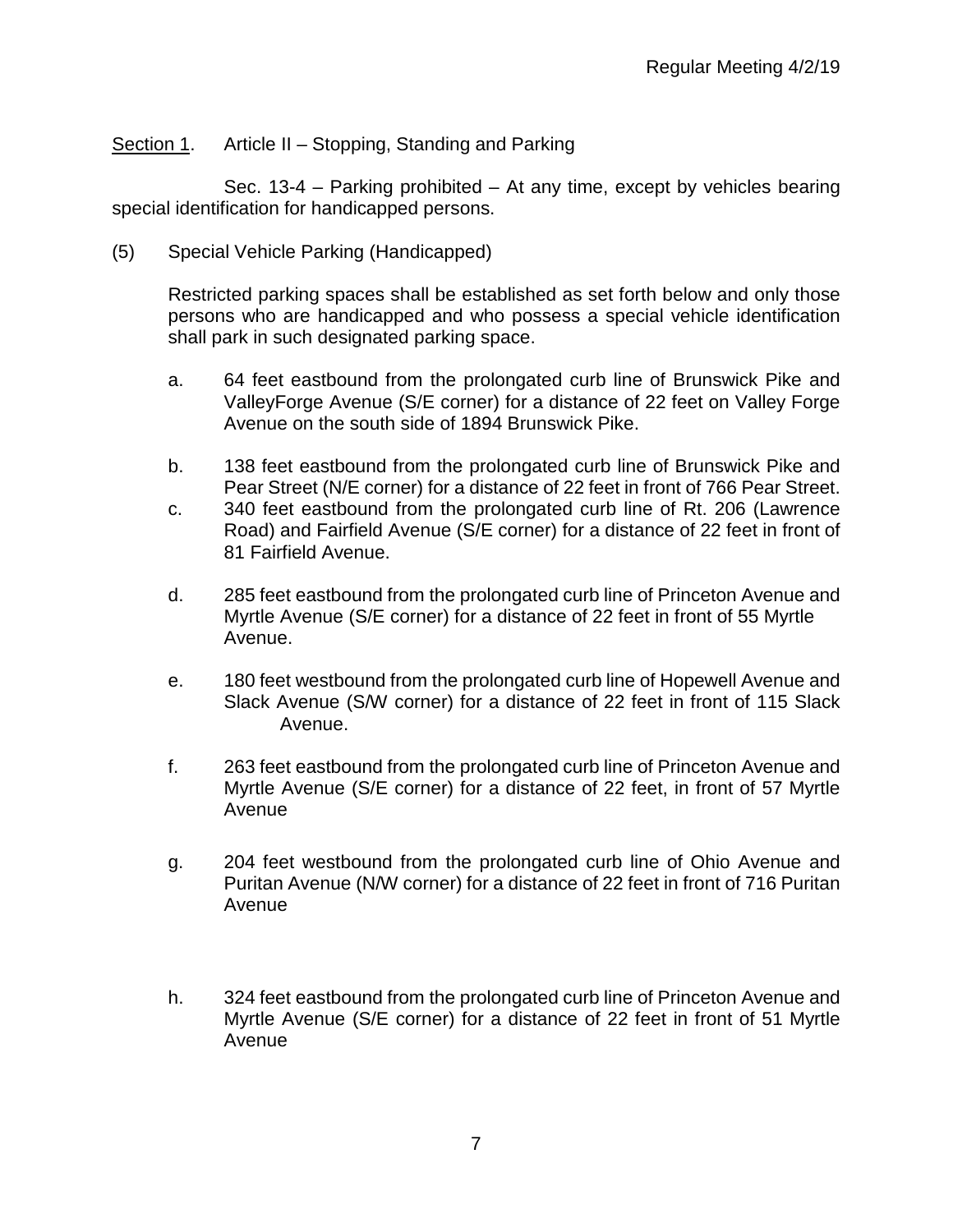- i. 141 feet eastbound from the prolongated curb line of Slack Avenue and Princeton Pike (S/E corner) for a distance of 22 feet, in front of 143 Slack Avenue
- j. 54 feet eastbound from the prolongated curb line of Puritan Avenue and Brunswick Pike, for a distance of 22 feet
- k. 518 feet westbound from the prolongated curb line of Brunswick Avenue and Lanning Avenue (N/W corner) for a distance of of 22 feet, in front of 944 Lanning Avenue
- l. 70 feet westbound from the prolonged curb line of Brunswick Avenue and Lanning Avenue (S/E corner) for a distance of 22 feet on the side of 1279 Brunswick Avenue
- m. 37 feet southbound from the prolongated curb line of pear street and Michigan Avenue for a distance of 22 feet in front of 139 Michigan Avenue
- Section 2. This ordinance supercedes all previous ordinances that relate to the designation of handicapped parking on streets and roadways within the Township of Lawrence.
- Section 3. Severability.

If any provisions of this ordinance shall be adjudged invalid, such adjudication shall not affect the validity of the remaining provisions, which shall be deemed severable therefrom.

Section 4. Repealer.

All ordinances or parts of same inconsistent with any provisions of this ordinance are hereby repealed to the extent of such inconsistency.

## Section 5. Effective Date.

This ordinance shall become effective twenty (20) days following the adoption thereof in accordance with law.

Additions Underlined \_\_\_\_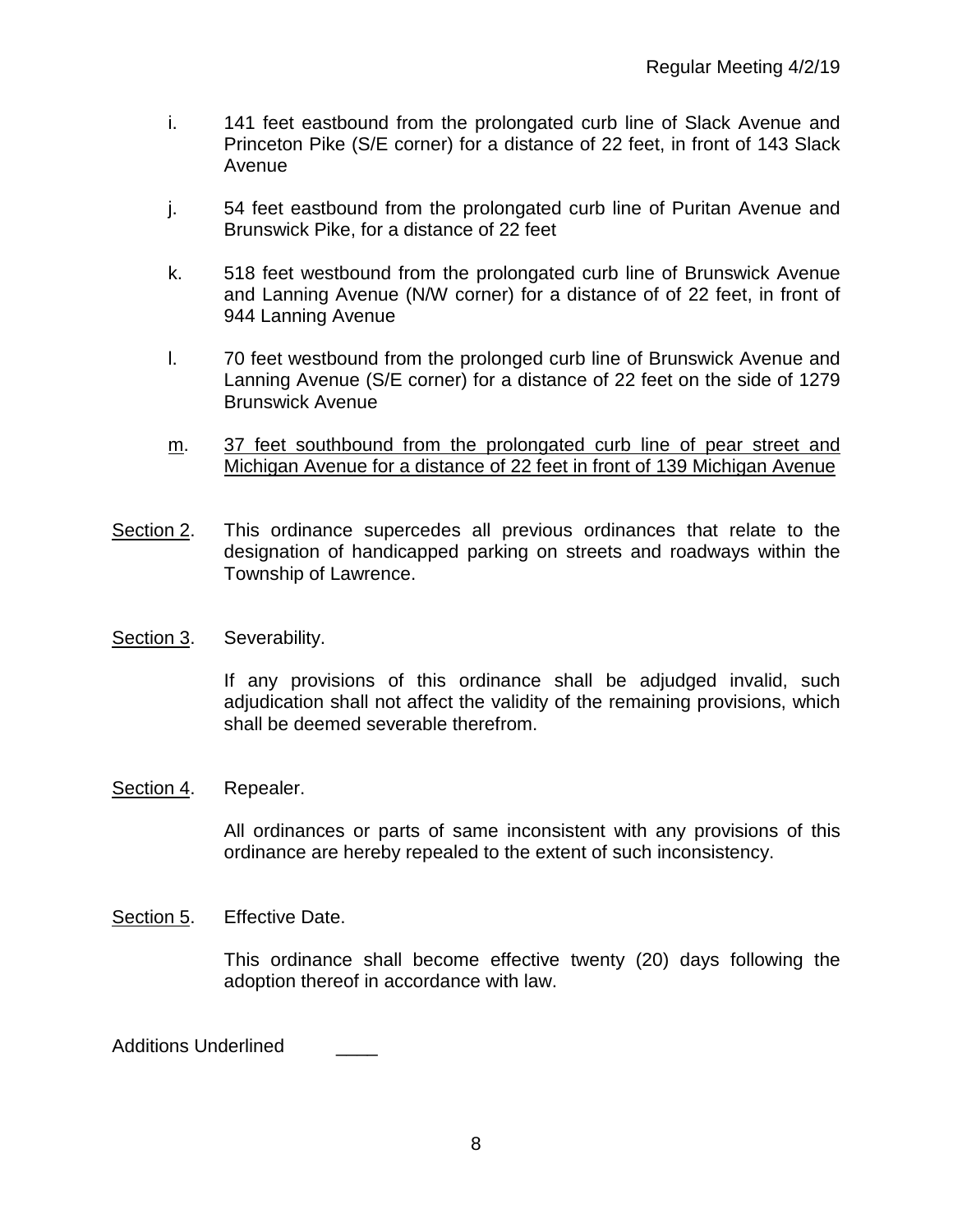Ordinance No. 2324-19 was introduced and approved on the following roll call vote:

| <b>COUNCIL</b>       | <b>AYE</b> | <b>NAY</b> | <b>PRESENT</b> | <b>ABSENT</b> | <b>ABSTAIN</b> | <b>MOVE</b> | <b>SECOND</b> |
|----------------------|------------|------------|----------------|---------------|----------------|-------------|---------------|
| Mr. Kownacki         |            |            |                |               |                |             |               |
| Ms. Lewis            |            |            |                |               |                | л           |               |
| <b>Dr. Maffei</b>    |            |            |                |               |                |             |               |
| <b>Mr. Powers</b>    | ,,,        |            |                |               |                |             | Λ             |
| <b>Mayor Bobbitt</b> | ,,,        |            |                |               |                |             |               |

 $\sim\sim\sim$ 

Mayor Bobbitt read by title, an ordinance entitled, "ORDINANCE TO EXCEED THE MUNICIPAL BUDGET APPROPRIATION LIMITS AND TO ESTABLISH A CAP BANK FOR THE TOWNSHIP OF LAWRENCE, COUNTY OF MERCER"

## Ordinance No. 2325–19

## ORDINANCE TO EXCEED THE MUNICIPAL BUDGET APPROPRIATION LIMITS AND TO ESTABLISH A CAP BANK FOR THE TOWNSHIP OF LAWRENCE, COUNTY OF MERCER

WHEREAS, the Local Government Cap Law, N.J.S. 40A:4-45.1 et seq., provides that in the preparation of its annual budget, a municipality shall limit any increase in said budget to 2.5% unless authorized by ordinance to increase it to 3.5% over the previous year's final appropriations, subject to certain exceptions; and

WHEREAS, N.J.S.A. 40A:4-45.15a provides that a municipality may, when authorized by ordinance, appropriate the difference between the amount of its actual final appropriation and the 3.5% percentage rate as an exception to its final appropriations in either of the next two succeeding years; and

WHEREAS, the Township Council of the Township of Lawrence, County of Mercer, State of New Jersey finds it advisable and necessary to apply in its CY 2019 budget a CAP rate of 3.5% over the previous year's final appropriations, in the interest of promoting the health, safety and welfare of the citizens; and

WHEREAS, the Township Council hereby determines that a 3.5% CAP rate in the budget for said year, amounting to \$627,365.24 in excess of the increase in final appropriations otherwise permitted by the Local Government Cap Law, is advisable and necessary; and

WHEREAS, the Township Council hereby determines that any amount authorized hereinabove that is not appropriated as part of the final budget shall be retained as an exception to final appropriation in either of the next two succeeding years;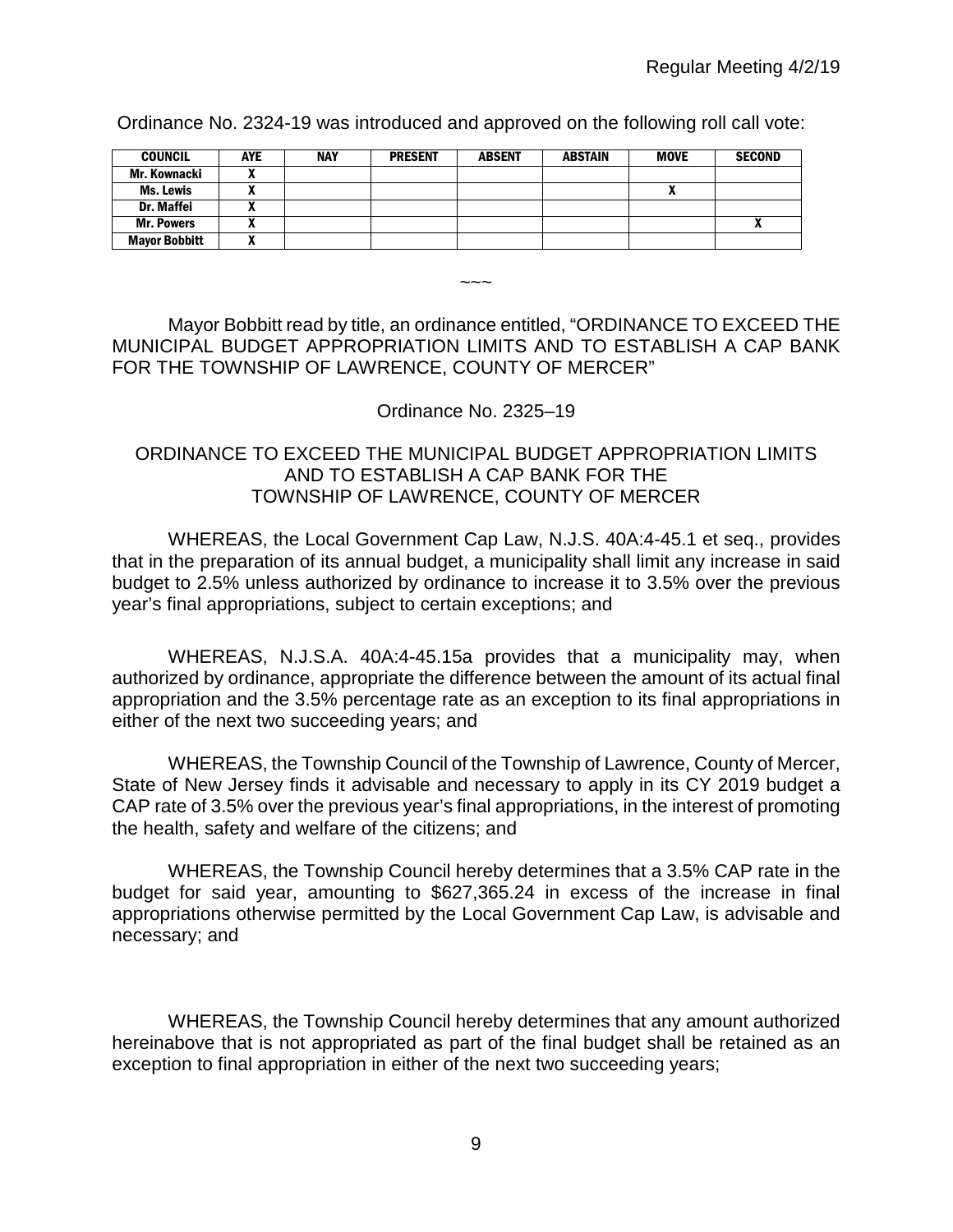NOW, THEREFORE, BE IT ORDAINED by the Township Council of the Township of Lawrence, County of Mercer, State of New Jersey by a majority of the full authorized membership of this governing body affirmatively concurring that, in the CY 2019 budget year, the final appropriations of the Township of Lawrence shall, in accordance with this ordinance and N.J.S.A. 40A:4-45.14, have applied a CAP rate of 3.5%, amounting to \$627,365.24 and that the CY 2019 municipal budget for the Township of Lawrence be approved and adopted in accordance with this ordinance;

BE IT FURTHER ORDAINED that any amount authorized hereinabove that is not appropriated as part of the final budget shall be retained as an exception to final appropriation in either of the next two succeeding years; and

BE IT FURTHER ORDAINED that a certified copy of this ordinance as introduced be filed with the Director of the Division of Local Government Services within five days of introduction; and

BE IT FURTHER ORDAINED that a certified copy of this ordinance upon adoption, with the recorded vote included thereon, be filed with said Director within five days after such adoption.

| Ordinance No. 2325-19 was introduced and approved on the following roll call vote: |  |  |  |
|------------------------------------------------------------------------------------|--|--|--|
|                                                                                    |  |  |  |

| <b>COUNCIL</b>       | <b>AYE</b> | <b>NAY</b> | <b>PRESENT</b> | <b>ABSENT</b> | <b>ABSTAIN</b> | <b>MOVE</b> | <b>SECOND</b> |
|----------------------|------------|------------|----------------|---------------|----------------|-------------|---------------|
| Mr. Kownacki         |            |            |                |               |                |             |               |
| Ms. Lewis            |            |            |                |               |                |             |               |
| Dr. Maffei           |            |            |                |               |                |             |               |
| <b>Mr. Powers</b>    |            |            |                |               |                |             |               |
| <b>Mayor Bobbitt</b> |            |            |                |               |                |             |               |

---

## **Manager's Report –**

Mr. Nerwinski submitted invoice listings for the month of April 2019 in the amount of \$956,783.02.

Mr. Nerwinski updated the Council on the Solar Program and indicated the process that the Township took from 2017 to 2018 has been so effective at the Senior Center that it no longer qualifies for solar panels. The kilowatts used in 2017 were 34,732 but because they changed the four air blowers and switched out all of the lighting to LED lights the usage went down to 7,160 kilowatts which greatly reduced the carbon footprint thereby disqualifying the Center for the program. They do have a preliminary design on the solar panels proposed for the two areas at the Municipal Complex that will not affect the integrity or aesthetics of the municipal building and only a small set of trees will be removed that are already posing a problem and proceeded to discuss the cost and savings with regards to the retrofitting and lighting that was done and the installation of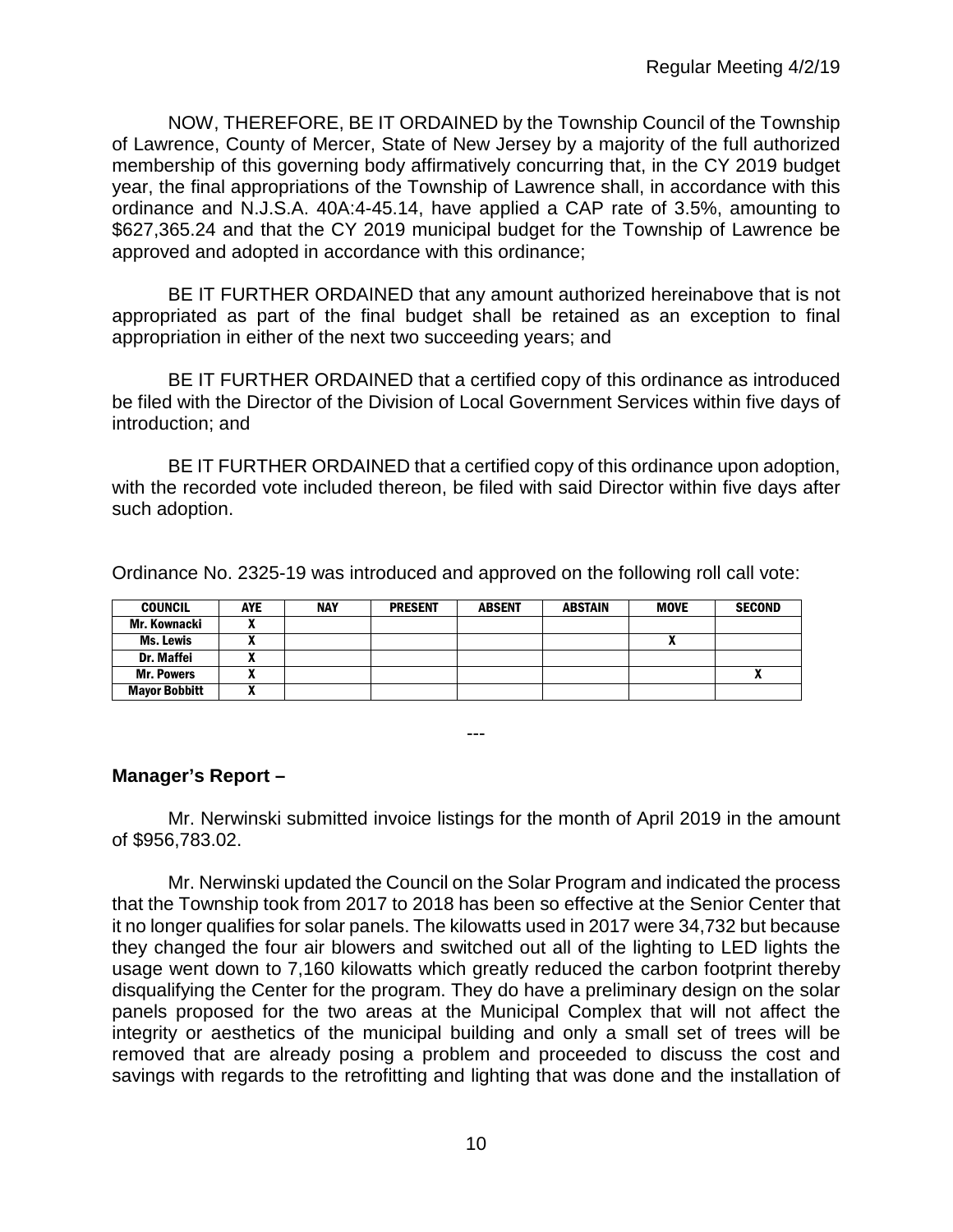the solar panels reducing the cost by 50-percent from .12.5 cents per kilowatt to .6.5 cents per kilowatt.

Mr. Nerwinski turned the floor over to Mr. Roskos who discussed some contract issues which he imparted will be resolved prior to the deadline regarding the Solar Program and violation of the Bid Statute and Proposal relative to the financing and the contracted installers and him creating a Tri-Party Agreement with the installers to be in compliance with the bid law and working through the details before the abstract window closes this year given the significant savings.

Mr. Nerwinski reported that Andy Link, Planner and Township Business Liaison, will be retiring on June 1<sup>st</sup> and he requested that he provide him with a full description of all of his job duties and responsibilities for the Township. And, he did. So he now has a good sense of what he does with his primary responsibility and being the coordinator for the Affordable Housing Program and that he and Peter Kiriakatis, CFO, has been exploring the possibility of using an outside source to handle the Affordable Housing Program in terms of listing the properties, working with the parties involved and doing all the compliance issues. They met with Frank Piazza from Piazza & Associates, Inc. located in Princeton and had a good conversation about other municipalities his company works with and he reached out to those municipalities to see how it works which basically shifts the associated affordable housing fees paid by the town to the purchasing party as well as helps the Township monitor and stay in compliance with the Affordable Housing regulations. So, it is an option that they would like to further explore.

Mr. Nerwinski proceeded to discuss the fees that the Township has been absorbing that could have been shifted to the prospective parties purchasing the units and bringing in a part-time Business Development person to fill the role and take over some of the duties that Mr. Link performed as the Business Advocate for the Township which he and Councilwoman Lewis previously discussed. Further, he feels Mr. Piazza is someone he can work with on Affordable Housing matters as he seems to have a firm grip on what is current and required. Additional dialogue took place relative to all the duties Mr. Link performed as the Affordable Housing Administrator and Business Advocate by hiring a dedicated person for each position instead of the new person wearing both hats. Mayor Bobbitt stated Mr. Link wore a lot of hats for the Township and he will surely be missed. Councilman Powers echoed the Mayor's sentiments with regards to Mr. Link wearing multiple hats and his institutional knowledge and expertise as the liaison to the Shade Tree Advisory Committee in term of knowing the specimen and varieties of trees will be sorely missed.

Mr. Nerwinski reported that NJDOT informed them that the 2019 Municipal Aid Program for the Road Improvement Program awarded Lawrence Township \$605,000 for the Denow Road Project and last year's number was around \$275,000 which is a significant increase and that he has been sharing the grant status with the Council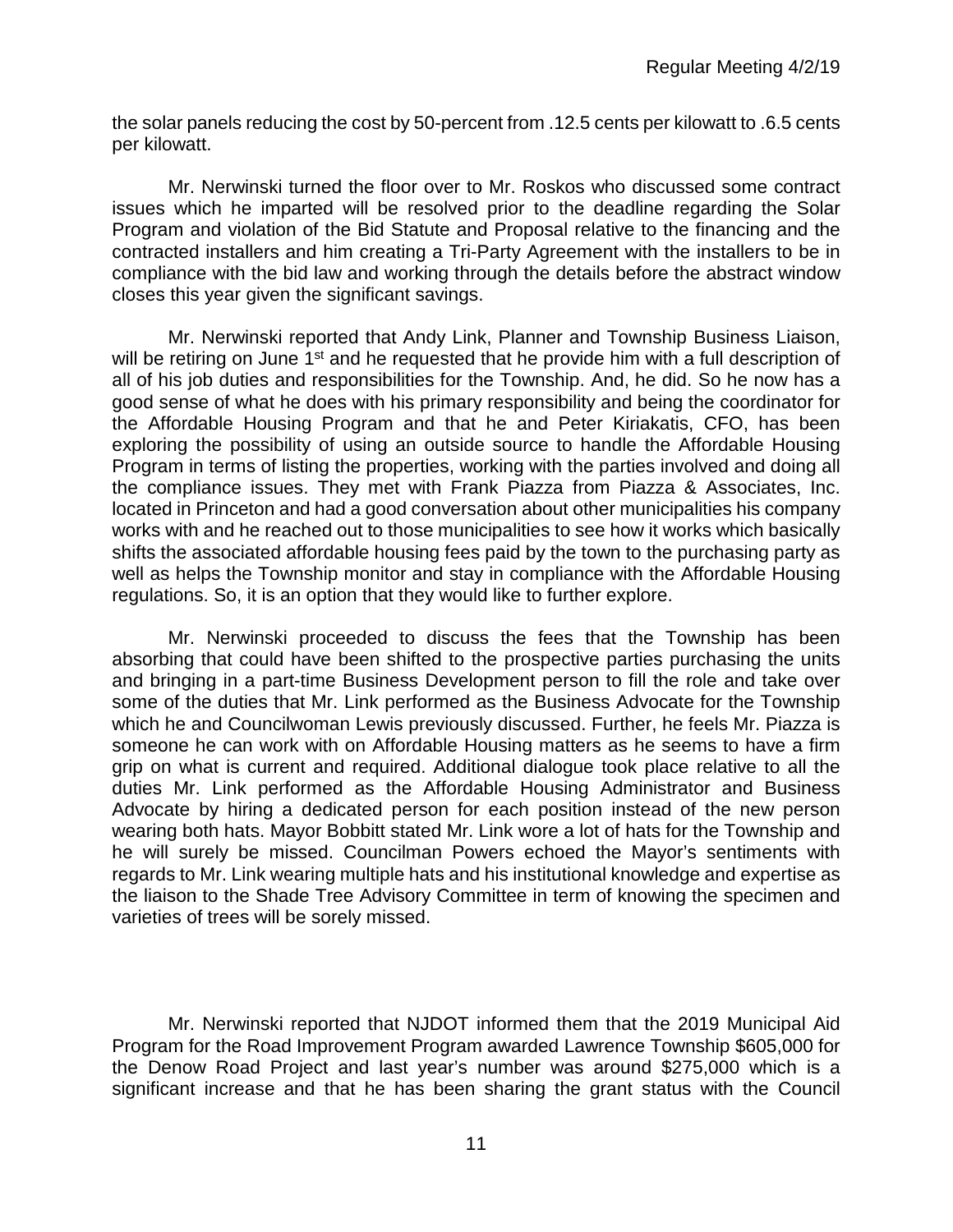monthly and it is really seems to be working out well. Mayor Bobbitt thanked Mr. Nerwinski for moving an employee from part-time too full-time to focus on the grant opportunities that help the Township control cost and fund improvement projects.

---

---

---

---

**Attorney's Report –**

There was no Attorney's report.

#### **Clerk's Report –**

There was no Clerk's report.

#### **Unfinished Business –**

There was no unfinished business.

#### **New Business –**

Councilman Kownacki stated that the Municipal Clerk sent out an email to members of Council about the groundbreaking ceremony for the National Guard Militia Museum taking place on Monday, April 15 at 2:00 p.m. at the 112<sup>th</sup> Artillery on Eggert Crossing Road and he needs to know who will be in attendance. They can reply to the Municipal Clerk or they can let him know so they can get on the roster to enter the facility.

Councilwoman Lewis advised that the Complete Counts Committee for the Census started yesterday to make sure everyone is properly counted and she knows 10 years ago they had some concerns about The Lawrenceville School and Rider University students who utilize Lawrence Township infrastructure and services and they had a problem with counting children under (5) years of age as well and inquired as to whether anyone reached out to the Township concerning the census.

Mr. Nerwinski stated he had an email that went out to a Committee asking if someone would like to register to help in a meaningful way with the 2020 Census for Lawrence Township and discussed the counts being critical to funding and a lot of different things and him being on top of it.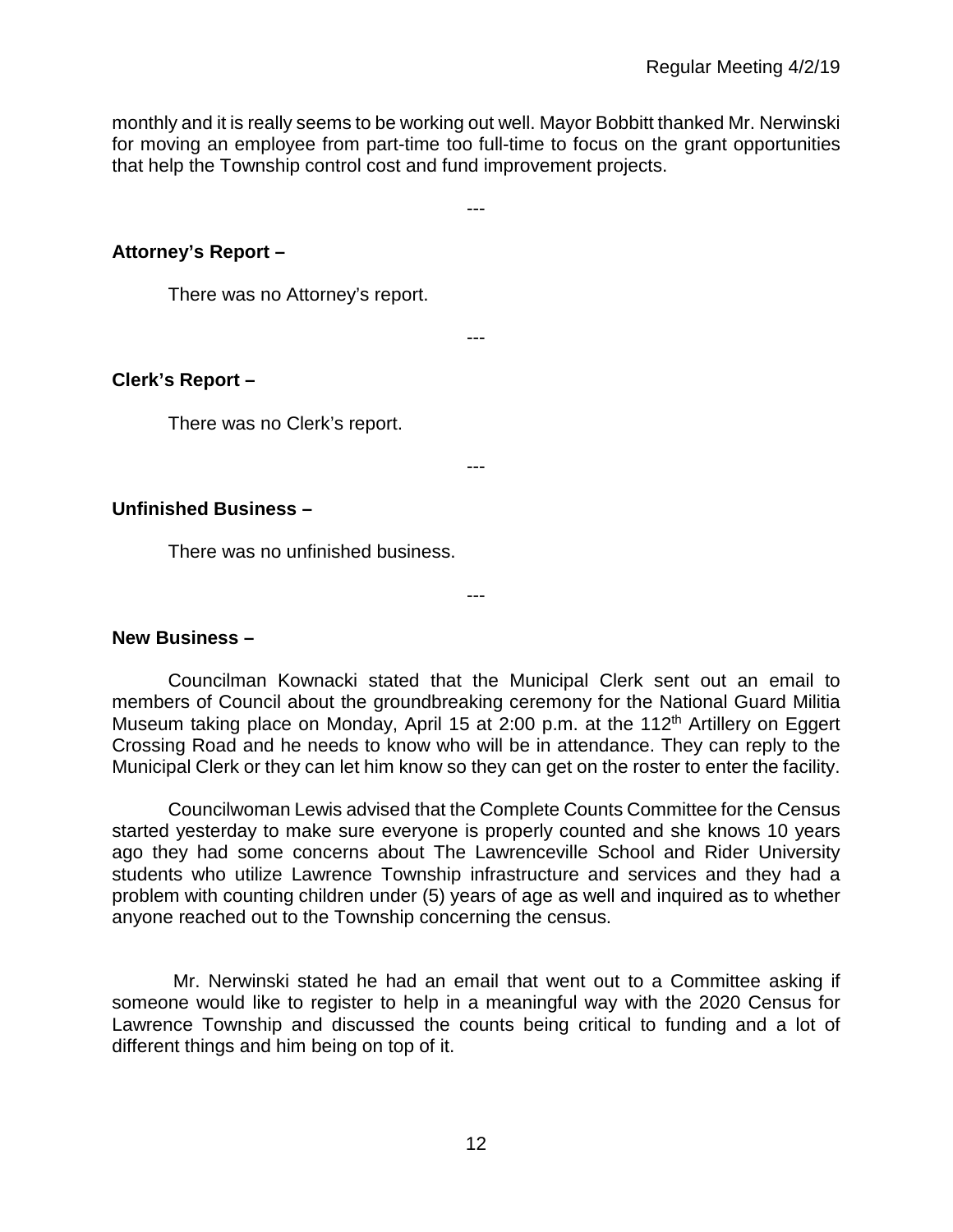Councilwoman Lewis stated that the Township Council has had previous discussions about how to get people more involved with the Township Boards and Committees and in speaking with other towns they have student members on their committees so she plans to speak to her committees to see if they are interested in having a student member and she wanted to share the information with the rest of Council to see if they wanted to have conversations with their committees as well.

Mayor Bobbitt stated that the Municipal Clerk and he had spoken about honoring Laura Wooten with a Proclamation at the June Council Meeting to thank her for her dedication and longtime service as a Poll Worker. He then asked the wishes of the Council to proceed. There was no objection from members of Council regarding Mayor Bobbitt's request.

---

## **Public Participation (3-minute limitation per speaker)** –

*Dr. Eric Jaszewski, 811 Bunker Hill,* stated he definitely agrees with the Municipal Manager's report regarding the visual aesthetics as it relates to the placement of the solar panels at the Municipal Building and the Township Police Department and he was curious about the investing/financing of the panels and how the savings of the \$40,000+ a year be applied to the municipal budget. Mr. Nerwinski replied that there is no cost to the Township for the installation of the Solar Panels; the company derives their money off of the placement of solar panels in certain areas and the power bill savings goes right to the town's regular cash funds; it just a reduction of expenses. And in terms of budgeting they will need to go through a year's cycle.

 *Mr. Paul Larson, 170 Darrah Lane,* stated he would like to comment on the trash issue at Colonial Lake which was previously discussed and advised that it is not just Solterra creating the trash problem as he knows most to the trash is coming down from Olden Avenue given he has seen multiple cases of Sonic cups that have washed into the Lake and there is only one Sonic in the area located on North Olden Avenue. Also, something he brought to the attention of the Municipal Manager was lots of sports equipment – footballs, soccer balls, basketballs, like it had been dumped as well as a door and lots of branches and debris that came downstream into the Lake. He then echoed that Colonial Lake is a gem and is one of the keystone parks in Lawrence and he would be remiss in not mentioning the other keystone park, Maidenhead Meadows Park, in the 1761 Brearley House.

Mr. Larson advised along the Meadow Road corridor the two tallest building in that corridor are the two 18<sup>th</sup> Century Brearley houses to remain today as the tallest one and that an Application was submitted to the Planning Board to build 18 houses right next to Meadow Road which is more building in that section since the Brearleys settled.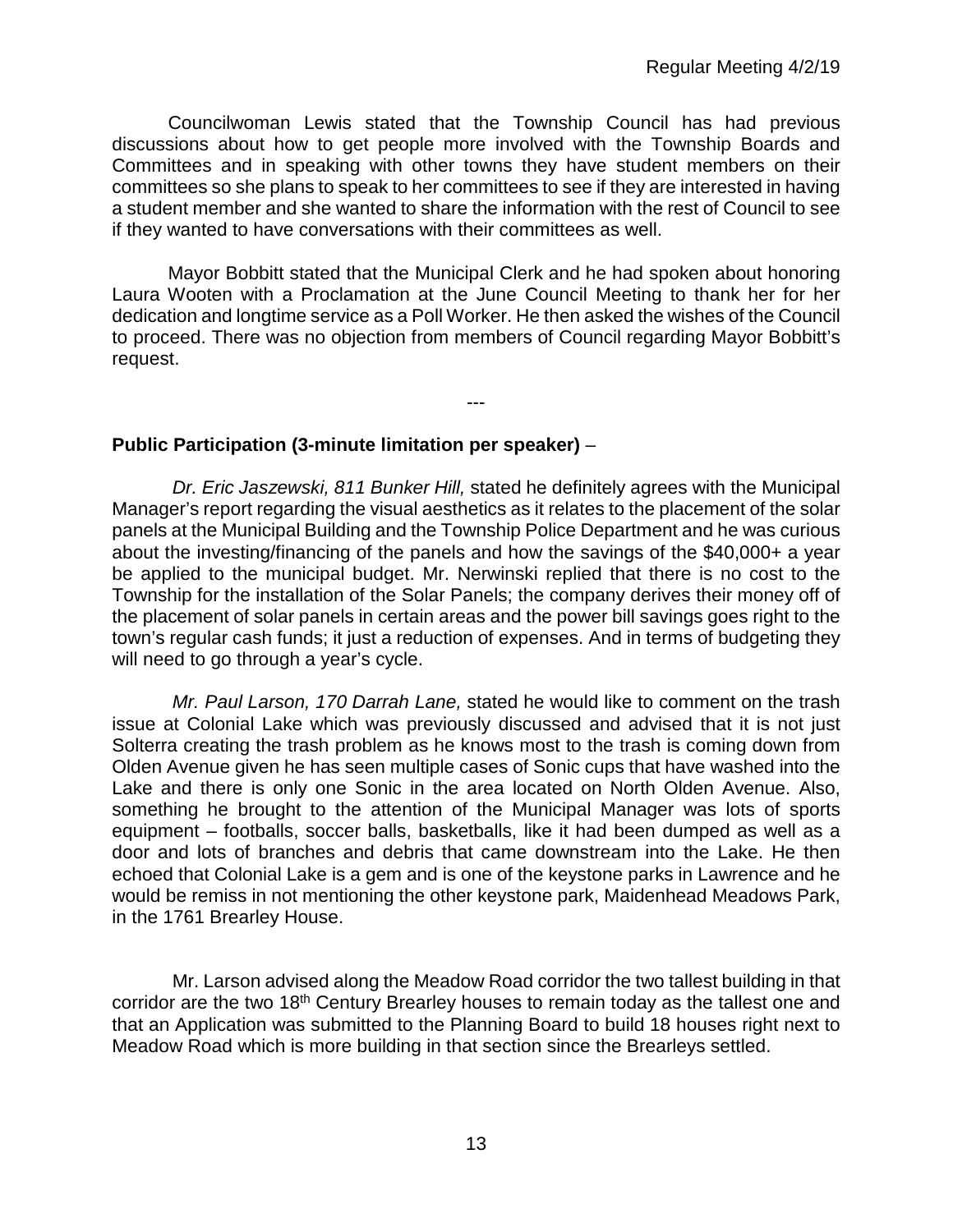Mr. Larson stated he has some ideas for links to both the LHT and Canal which he will save for another time and since the Council is looking to make changes around the municipal building he is proposing again the Twin Oaks Historical Highway Park outside of Town Hall. As for Andy Link retirement, he will be missed and asked that the Council do not forget the coordinating and grant writing aspect; a task done by Mr. Link. He then echoed Councilman Kownacki request regarding the groundbreaking ceremony and Militia Museum Association which he is a member of.

# Resolutions

---

Resolution Nos. 132-19 (18-B.1) through 138-19 (18-H.5) were approved by the following roll call vote:

| <b>COUNCIL</b>       | <b>AYE</b> | <b>NAY</b> | <b>PRESENT</b> | <b>ABSENT</b> | <b>ABSTAIN</b> | <b>MOVE</b>  | <b>SECOND</b> |
|----------------------|------------|------------|----------------|---------------|----------------|--------------|---------------|
| Mr. Kownacki         |            |            |                |               |                |              |               |
| Ms. Lewis            |            |            |                |               |                | $\mathbf{v}$ |               |
| <b>Dr. Maffei</b>    |            |            |                |               |                |              |               |
| <b>Mr. Powers</b>    |            |            |                |               |                |              |               |
| <b>Mayor Bobbitt</b> | ^          |            |                |               |                |              |               |

Cited Resolutions are spread in their entirety in the Resolution Books of the Township of Lawrence.

---

**Council Initiatives/Liaison Reports –**

Councilman Powers advised that Diversity Day/Cinco de Mayo is taking place on May 5<sup>th</sup> at the Lawrence Township High School cafeteria.

---

## **Written Communications –**

There were no written communications.

There being no further business to come before this Council, the meeting adjourned at Council went into Closed Session.

---

7.46 p.m.